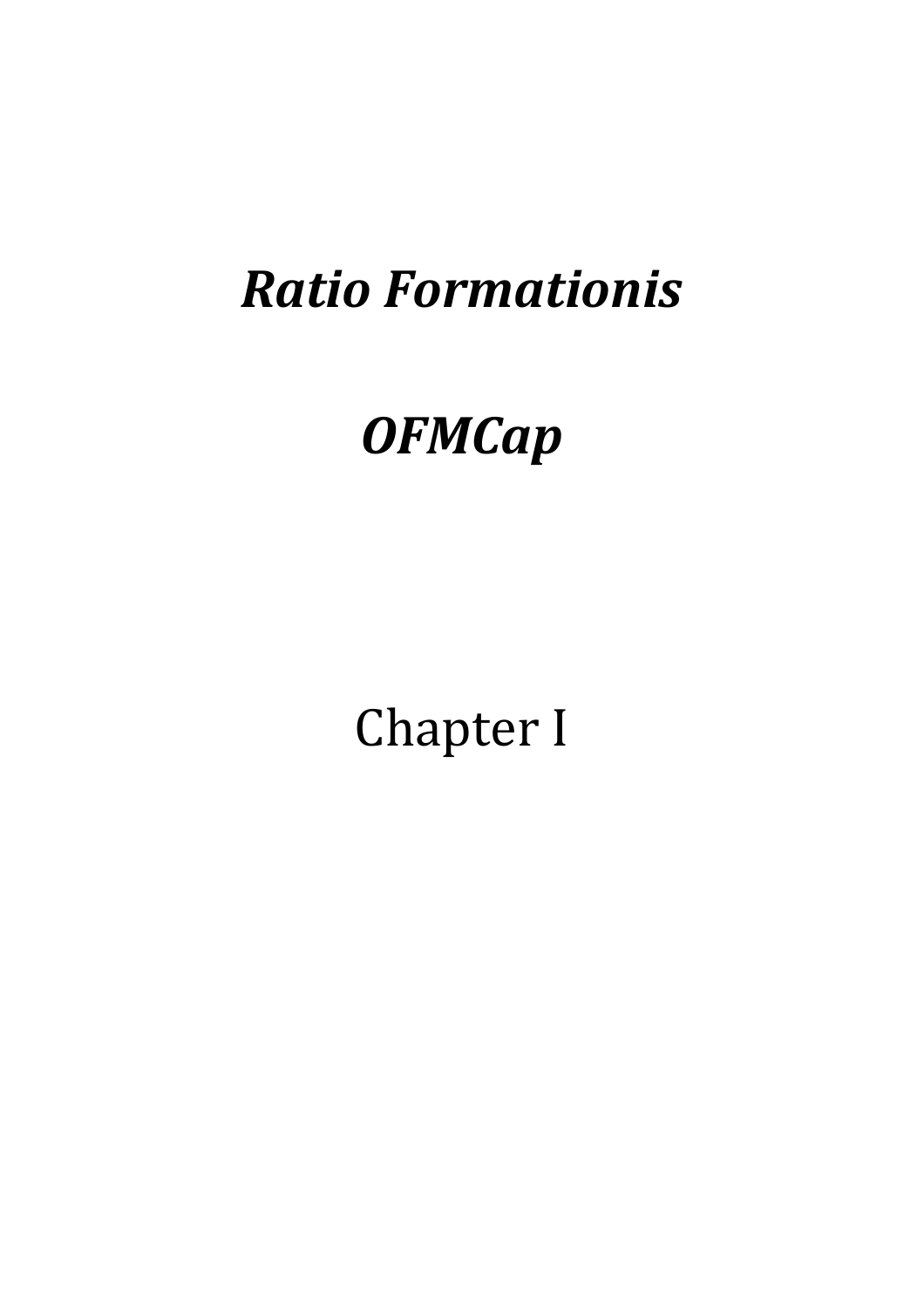#### **1. Understanding the chapter**

The purpose of the *Ratio Formationis* is to strengthen, throughout the entire formation process, the unique identity that flows from our charism. In other words, it aims to consolidate the values that all share, which in turn must be creatively enfleshed in the different cultural contexts.

The text of the Ratio will be divided into three chapters: the first presents the figure of Saint Francis, the second, the five dimensions that constitute the entire *Ratio Formationis* from the ecclesial point of view, and the third, the different stages that comprise the formation process.

The first chapter has a specific objective: to lay the foundations, or – which amounts to the same thing – to impart the colour and flavour of our charism to the set of the five dimensions, which in turn will be present in every stage of formation.

#### **2. Style, structure and methodology**

To draft a text in which the story of Francis is interlaced with our own, against the background of the life of Jesus, and aiming to cast light on our formation both now and in the future, is no easy task.

We have avoided using standard hagiographical models, preferring instead a narrative method that is more *circular and evolving:* starting from the dynamic force of *inter-relatedness* it seeks to bring out the ways in which the figure of Saint Francis contributes to present-day culture.

*Silence*, *encounter*, *desire* and the *canticle* are the pivots around which the basic core values of Franciscan spirituality are arranged, in a plain yet sufficiently substantial narrative, with a view to giving charismatic force to the entire text of the RF.

#### **3. What we are not claiming**

It is not the aim of this text to narrate the life of Saint Francis in every detail as if it were a complete account. His life, like that of any other human being, is an inexhaustible mystery, capable of any number of interpretations, all of them valid and complementary.

It is not a closed, definitive text. We want it to be a collective document, born of the suggestions and insights of all the brothers. The final redaction, like that of the rest of the *RF,* will only be concluded at the next General Chapter in 2018; until then, the text remains open.

Neither is it a document drawn up by and intended for a particular group of brothers; it is addressed to us all. Among us there are different sensitivities, and this makes us aware of the impossibility of presenting an account that will satisfy everyone. Our desire is that Saint Francis will encourage us to keep thinking and comparing our own lives and that of our fraternities with his.

#### **4. Keys to interpret the text**

Anthropological: *The form of life of the holy Gospel* casts light on our searches for meaning and makes us free to assume the inalienable task of building our lives authentically.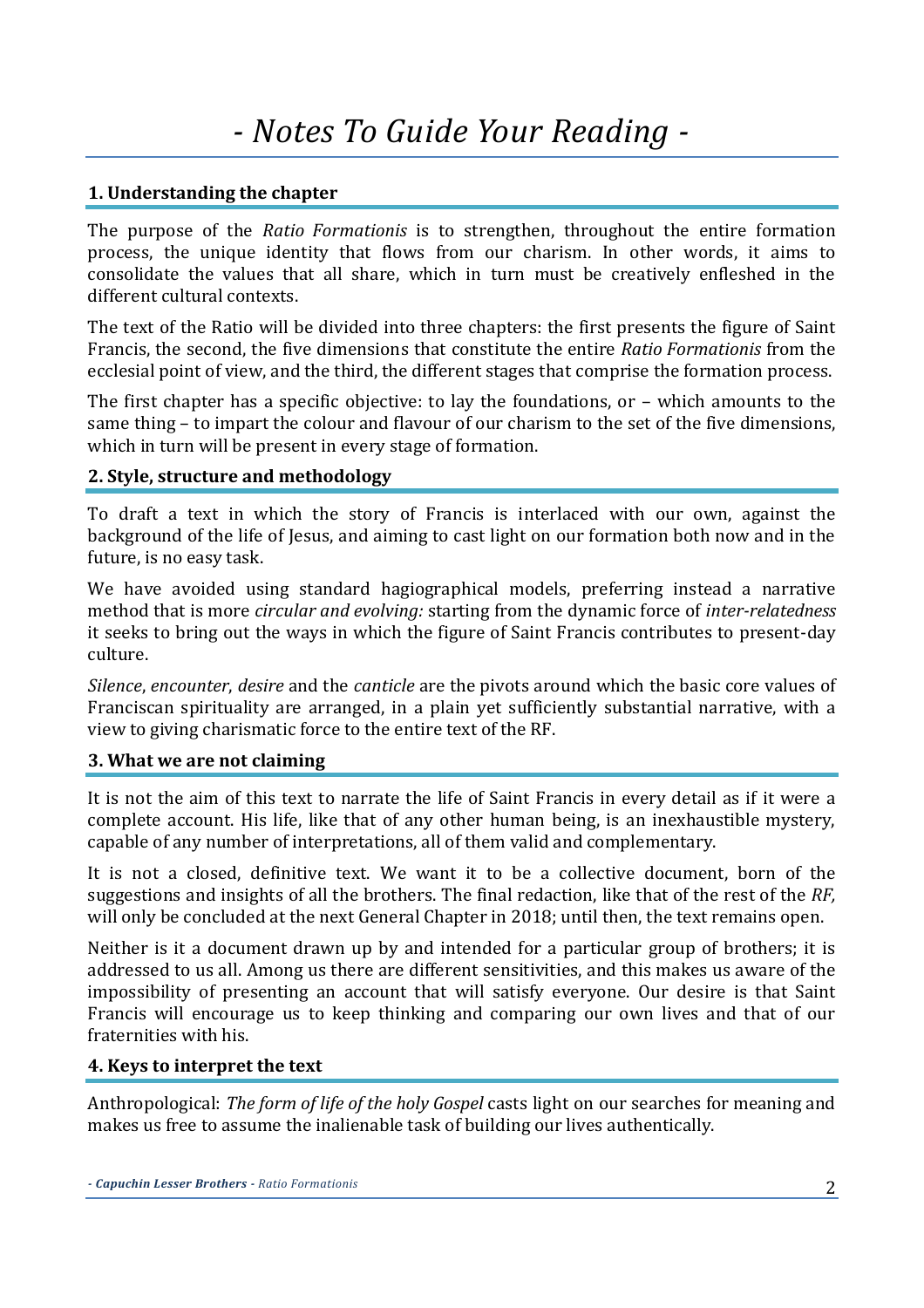Christological: Jesus of Nazareth is the backdrop against which to interpret both the life of Francis and our own. Although we try to recount the life of Saint Francis, the principal protagonist is Jesus. It is on the basis of *following Him* that we construct our *identity*.

Franciscan: For decades it was only possible to approach Saint Francis without taking into account the rich nuances in the process of his human and spiritual conversion. In line with the efforts of current research, without forgetting *Saint Francis*, we wish to highlight the importance of an encounter with Brother Francis.

Capuchin: There is also a Saint Francis interpreted in the light of the Capuchin reform. Our first brothers proposed to return to the most intimate and evangelical experiences lived by Francis, and took his Testament – the writing that best preserves his affective memory - as their point of reference. This was why, from the outset, they were known as *brothers of the Testament*. For our present text, too, it is a basic reference.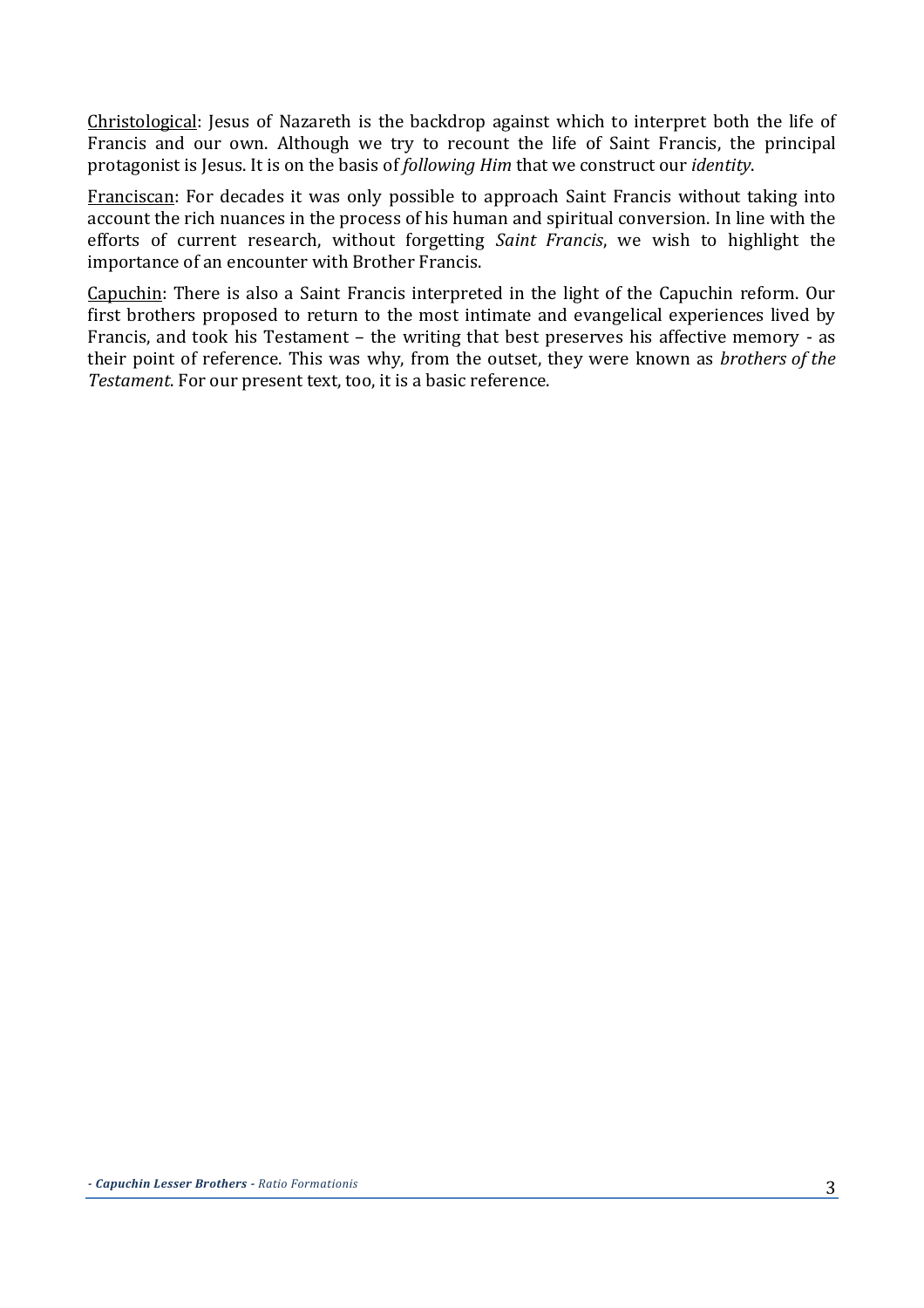#### CHAPTER I:

### *Living according to the form of the Holy Gospel*

1. It is only by living that we learn to live. Our experiences and encounters along the way are what constantly shape our identity in a dynamic manner. To build up the person we are is an exciting challenge, and not without difficulties. But we have a model, Jesus, who by walking the paths of our humanity discovered His own divinity: the Son, by becoming our brother, reveals our ultimate and final goal: to be brothers, only to become, at last, sons and daughters of God as well. Brotherhood is the way. Francis was so fascinated by the humanity and humility of God the Most High, who in Jesus makes himself poor and crucified, that he made the Gospel our *form of life*: to be brothers, in order to be more human, like Jesus, and to tell the story through the authenticity of our life lived in brotherhood.

#### I. SILENCE

*O God, sublime and glorious, come and enlighten the darkness of my heart; give me an honest faith, a firm hope and a perfect love, that I may know your holy will, obey it, and not go astray.*

2. Oh the bliss of those who listen to silence: their eyes fill with light, their steps head straight for the depths of the heart. Let silence touch us, and we enter into deeper kinship with the world, open ourselves to peace, and live a more authentic life.

In silence we glimpse the presence of the Mystery, and learn that, if we are to allow Him to meet us, it is necessary to search for oneself, taking care of that inner space which goes beyond the limits of the superficial, and makes fruitful relationships with others possible: in them we also discover who we are. Silence is the source of desire, of dialogue and beauty, and, when it turns into contemplation, is the opportunity to welcome the gentle whisper of the voice of God.

I.I. Meaning

- 3. God loves human beings into existence and invites them to live, gifting them with freedom. By so doing, God grants to humankind the capacity to be architects of their own selves. This logic of creation teaches us that living consists in taking responsibility for the journey, in shaping one's own life, trying to discover our vocation: that which the world is expecting of us, the gift the Creator gives to us. Life is a gift that makes its demands.
- 4. The heart of the Gospel is the form of life of Jesus, who chose not to spend his life for His own benefit, but by living for others. In Him we discover that life consists in the art of the encounter. Jesus, by opening Himself to God and becoming an open door to encountering others, teaches us the Christian paradox: that to possess life, we must surrender it.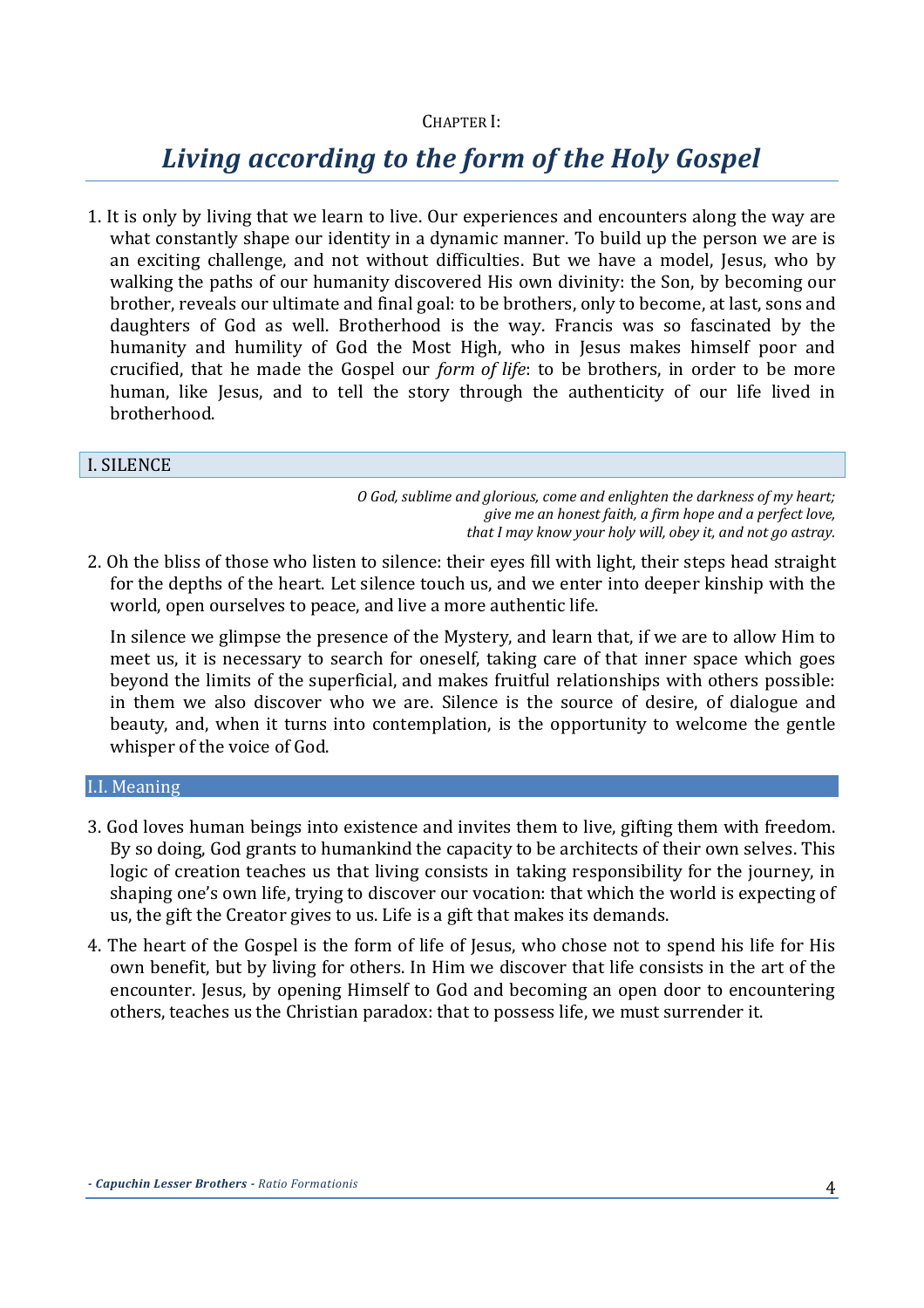- 5. Who would not wish to be a great knight? In his youth, Francis dreamt of nothing else: of being the greatest, the most powerful, the most admired. He seemed to have all the answers, until one day he was confronted by war, and experienced suffering and the shadow of death. The dream turned into a nightmare. He was taken prisoner in the battle of Collestrada and, imprisoned in Perugia, he discovered that the world was not what he thought it was, that many things lie hidden beyond the surface of life, and of his own heart too. After his prison experience came sickness and crisis, when nothing made sense any more: he sees nothing but conflicts and enemies, fragments of a broken world. He feels lost.
- 6. When things become meaningless, life fills with fears that take us over and prevent us from knowing who we are. Then, feelings arise which we never knew before, casting a cloud over the way ahead: the anxious search for power, the desire to compete, the temptation to exclude others. Meaninglessness turns to loneliness, and loneliness to egoism, preventing us from seeing who we are. However, deep in the core of every human being, like an everbeating heart, lies the desire for God. We must get moving, and keep searching.

#### I. II. The search

- 7. A person discovers who he or she is when they launch out and start walking. Itinerancy (movement outward and inward, contact with other people, other cultures and ideas) is part of the deepest core of the human condition. It is this attitude that keeps us alert against conformity and compromise; from these God protects us by enticing us with the gift of a life that is open and always new.
- 8. To follow Jesus means to live as He lived: always on the way, proclaiming the reign of God. This model of itinerant life keeps us focused on what is fundamental. Our Franciscan tradition invites us to follow the poor and naked Christ, and to discover that His poverty frees us from the superfluous, that His nakedness leads us into the mystery of truth.
- 9. The life of Francis is full of questions: why do people kill one another? Why is there poverty and exclusion? Why suffering? On the way to Apulia, on his second attempt to become a knight, he is awakened by a dream: *Whom do you wish to serve, the servant or the Master?* Francis understands that anyone running away from himself never finds himself. He has to abandon his armour, come off the high horse of his pride, be taken for a coward and a failure, and start agaain. It would take him a lifetime to unravel the meaning of that dream in Spoleto.
- 10. To live means always trying again. The horizon remains open, to remind us that the meaning of life is built up, step by step, that the road is covered in tracks that disclose a part of the mystery. What we have to do is search with a passion, and walk on trustingly.

#### I.III. Mystery

11. Mystery is the part of reality that is never exhausted. Behind and beyond what we see, there is so much more. Not everything that exists can be counted on the fingers of one hand, neither can the whole truth be enclosed in a book. Humanity has failed in its attempt to reduce existence to the powers of its own reason. In the same way, faith is not exempt from the danger of constructing idolatrous images of a god made to the measure of our needs.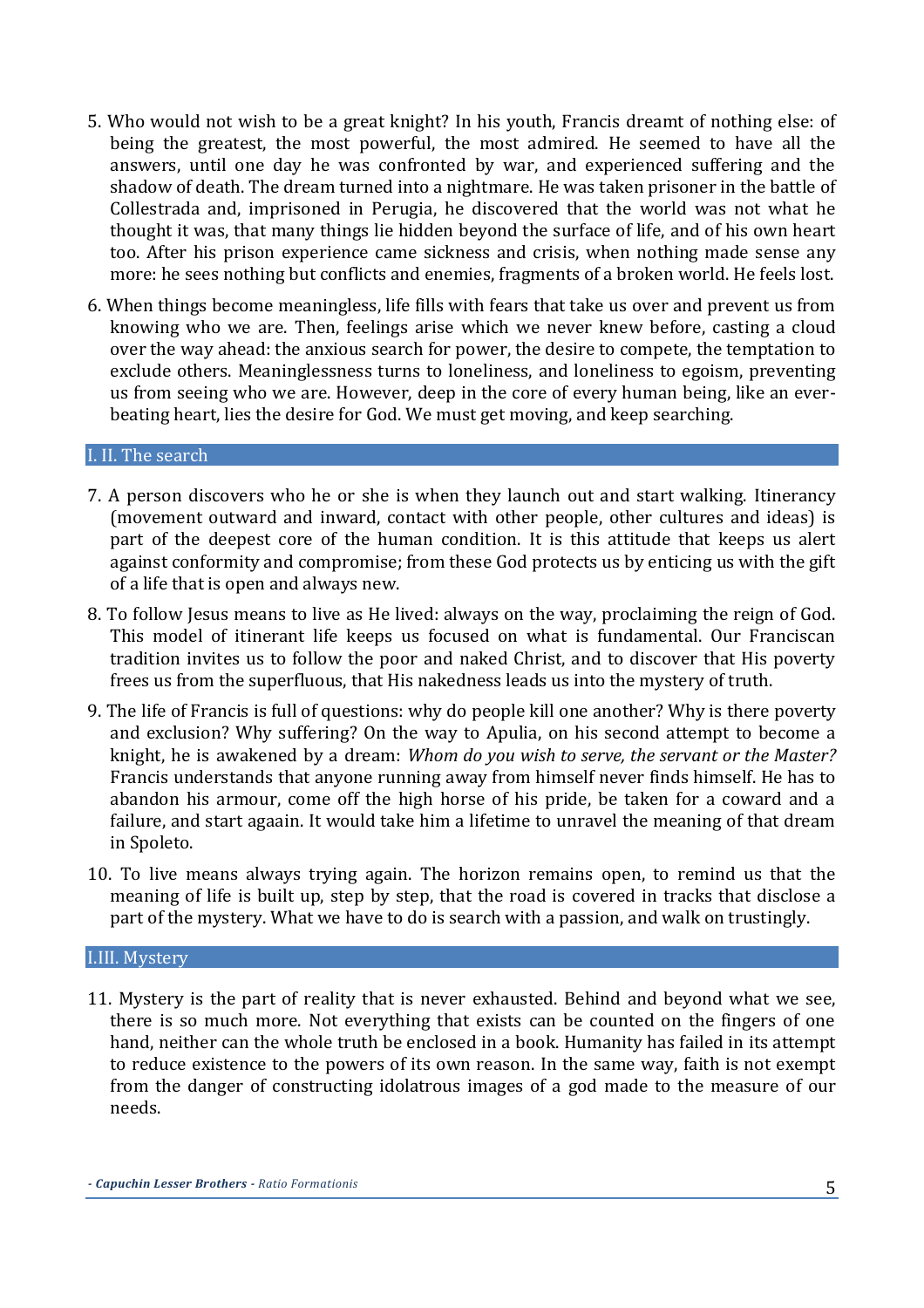- 12. To avoid falling into this temptation it is necessary to confront our experience with Jesus' experience of God. This is what we find in the Gospel: the encounters, the words and the silence through which Jesus enters the depths of the mystery of God. In Him He discovers a love that is unconditional, free and always open.
- 13. Not without pain, Francis has to let go of his images of God. He must leave behind the god who turns strong men into knights, who justifies the power of a few, who annihilates those who think differently, who incites hatred for the enemy. It is then that he experiences the dark night of loneliness and the absence of God. In the silence and through creatures, Francis begins to sense the presence of the Creator.

#### I. IV. Beauty

- 14. Human beings are naturally attracted to everything beautiful, because encountering beauty helps to overcome the experience of fragmentation. The beauty of the world opens us to a relationship of interdependence, which makes us necessary to everyone and brothers to all. There is nothing superficial about this: contact with real beauty enables us to know who we are and what we are doing in life.
- 15. If we look carefully, we see how the Gospel also speaks to us of Jesus' relationship with creatures: in them, He finds a place where He can contemplate God. Jesus' discovery of the beauty of the world –– the harmony of beings, their absolute dependence on God –– helps Him construct a fraternal way of being together with everything that exists. The form of life lived by Jesus -- His authenticity, His inner freedom, His ever-open hands, His eyes full of mercy and tendernesss -- is beauty in all its fullness. His is the most beautiful life. Who would not wish to be like Jesus?
- 16. Francis, reader of the Gospel, is also a reader of creation. In the pages of the Book of Life, he reads of God's desire to enter into relationship with every creature. In each one of them he discovers the different ways in which God becomes present, and, together with them, becomes a fascinated witness of God the Creator, whom he addresses with the words: *You are beauty.*

#### II. THE ENCOUNTER

*Let no-one leave you without first having seen your eyes filled with mercy.*

17. No man is an island. God has created us unique and unrepeatable, but not self-sufficient. Individualism (the temptation to reduce reality to one's own personal reality) destroys our capacity for relationship and hinders true personal fulfilment, by turning the other person into an object of self-affirmation and domination. Interdependence requires that we recognise others as different, and that we welcome them as gifts that enrich us. Without free and open relationships, life lacks meaning, since it is in discovering "otherness" that our own identity is constructed.

Encounters are the most important experiences in the life of Francis. Nothing happens by chance; rather, everything happens at specific times and places: while searching for the way, Francis is led to the peripheries of Assisi. Outside the city walls, in the little hermitage of San Damiano, he can hear the Word more clearly and, on the strength of it, is enabled to go out to encounter the lepers and follow the poor, naked Christ.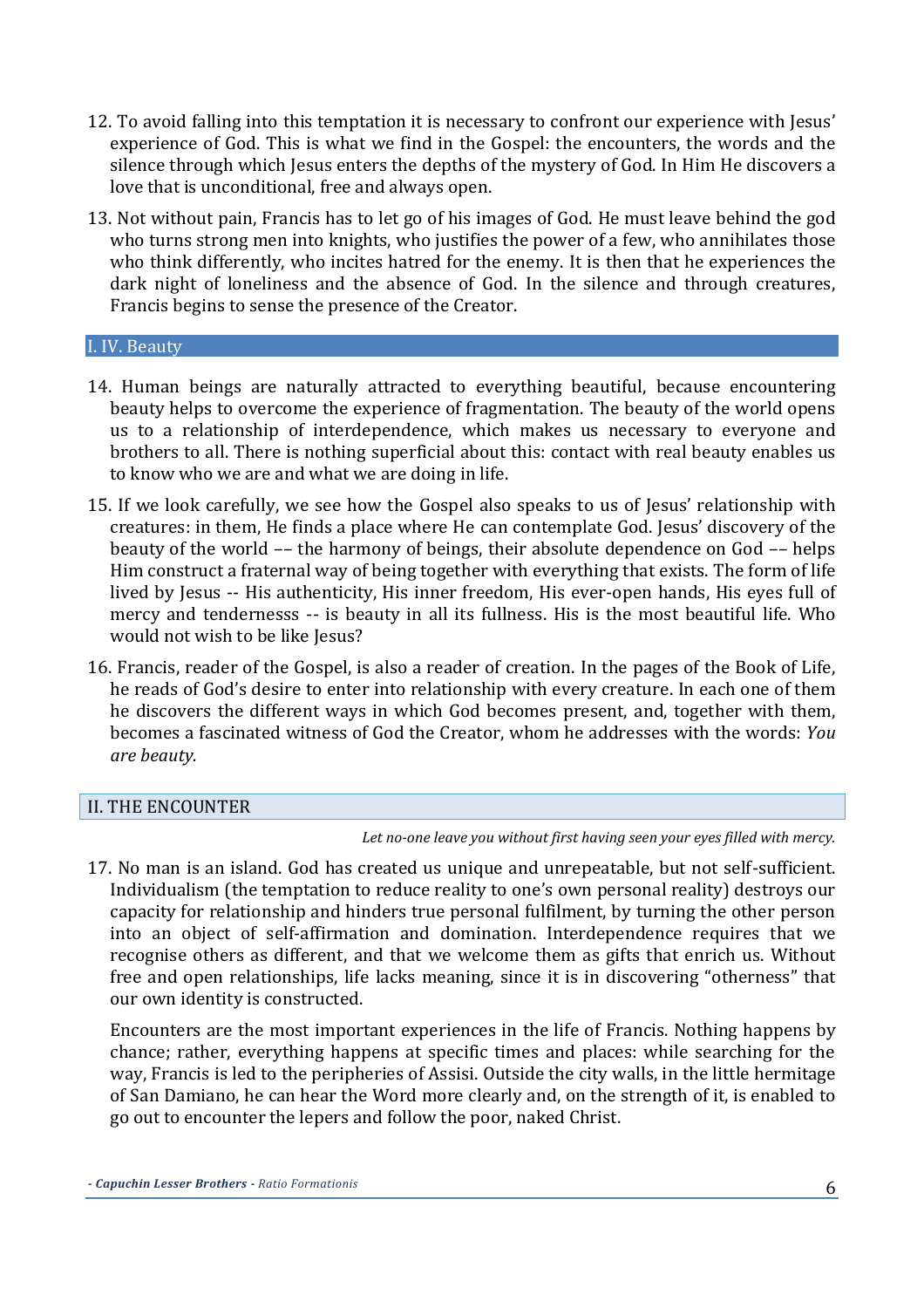#### II. I. The Word

- 18. In the Gospel, Francis finds his way of life. He invents nothing, but discovers that the issue is to live as Jesus lived: *The Most High Himself revealed to me that I was to live according to the form of the Holy Gospel* (Test. 14). Jesus, as an itinerant preacher, proclaims the good news of the Kingdom: the free love of God that excludes no-one. To be precise, the Gospel - —the book that recounts the encounters in Jesus' life, most of them with poor, sick and outcast people — proposes that we build our lives around this capacity to encounter others. The Beatitudes (Mt 5, 3-2) and the invitation to mercy (Mt 25, 31-46) sum up perfectly the type of encounter with the world to which Jesus calls us.
- 19. For Francis, the Gospel suffices, he lives *in and on* the Scriptures and *makes his home in them, as in a house* (2Cel. 104): for us who are disciples of Jesus this is the vital frame of reference and discernment. He becomes present among us each time we remember His Word, and when we try to live our lives in the light of His words. Francis himself, in love with the words of Jesus, alerts his brothers to the temptation to overlay the Master's unadorned and simple word, and invites us to live evangelically and "without gloss".
- 20. In Francis we see not a *deaf hearer of the Gospel,* but a man who tries to live whatever he hears (1Cel. 22). From him we learn that the word of God is only understood in depth when it is put into practice; that to live centred on the word generates a new style of relationship: brotherhood. To live as brothers is the mirror of the values of the Kingdom, its most beautiful proclamation, the most genuine form of sharing the desire for God. To welcome diversity in a brotherly way constitutes the most credible way of contemplating and telling the story of our God, who makes himself a "lesser brother" in the mystery of the incarnation of the Son.

#### II. II. The leper

- 21. To take the risk of being present with the heart, inside the human misery of another: this is the dynamic of mercy. Some war wounds would leave their mark on the emotional memory of Francis until the end of his life. The gentle gaze of God's mercy helped him to know, to welcome and to integrate his own wounds and shadow side. Only one who has experienced mercy can show mercy. This is something that completely changes our ways of relating to others: from judgement and accusation leading to guilt, we are led to empathy and understanding, inviting us to responsibility. For Francis, sharing the life of lepers was a school in the true sense. From that moment, the free gift of mercy became the foundation of the new project of evangelical living inspired by God Himself.
- 22. *It seemed too bitter for me to see lepers. And the Lord Himself led me among them and I showed mercy to them. And when I left them, what had seemed bitter to me was turned into sweetness of soul and body.* (Test. 2-3). For a long time, Francis feels insecure in the presence of lepers, and protects himself: up go the walls, he keeps his distance, he hides. It wasn't a fear of physical contagion, but something more profound, it was fear of sharing the same fate as the lepers: fear of not being accepted, of being excluded, of having no rights, of not being known or loved by anyone. Being invisible: being nothing and nobody, not belonging to anyone.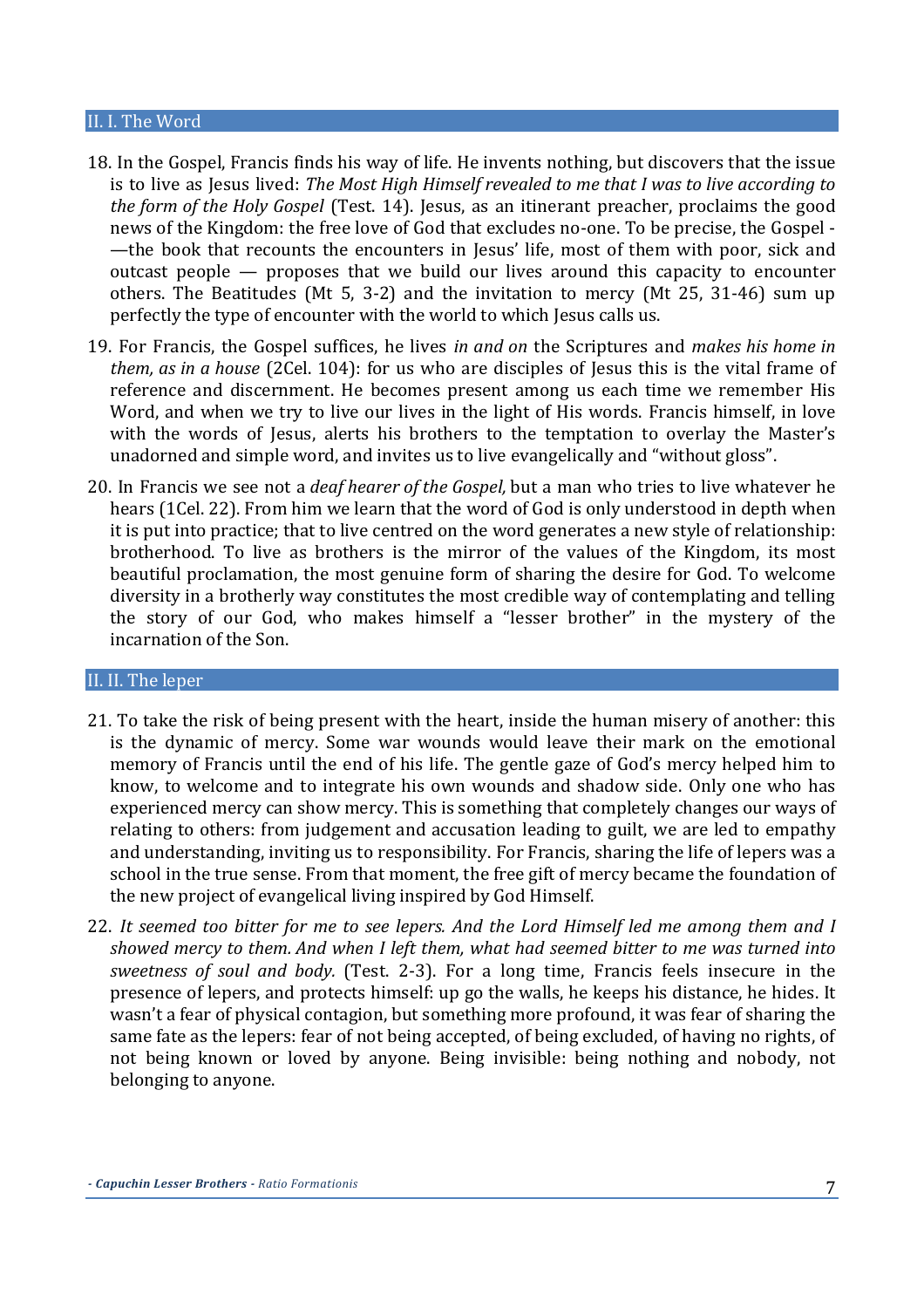- 23. Francis kisses the leper although we should really say, allows himself to be kissed. It was not just an act of sheer will-power to overcome his repugnance. His kiss was the expression of a sincere emotional experience, which eventually drove out all fear and transformed his whole emotional universe. Everything starts to take on new meaning: bitterness becomes sweet, a transition takes place, from needing to be recognised by others to having a good knowledge of oneself. Thanks to the lepers, Francis begins to know himself and experiences the meaning of gratuitous giving. To kiss the Gospel and to kiss the leper are the same thing; listening to the words of Jesus and hearing the cry rising from the flesh of those who suffer, are the same thing: it is always Jesus who is speaking, and who kisses.
- 24. Among the lepers, far from all false security, true interior security arises. Here is the evangelical paradox: the less the power, the greater the freedom. Where there is nothing to lose, real security is born, as a gift freely given. Here Francis learns another decisive lesson that was to leave its mark on his life and on that of his brothers: the incompatibility between brotherhood and power. Anyone who wants to be a lesser brother must give up any kind of dominion.

#### II. III. The Son, poor and naked, has made Himself our brother

- 25. Jesus, naked and crucified, lives at the half-ruined hermitage of San Damiano, surrounded by the lepers, awakening closeness and solidarity in those who contemplate Him. This is no judge who judges and condemns, this is a brother who shares our trials. *He was born poor, lives more poorly and dies utterly poor and naked on the cross*. He does not keep his Sonship for Himself; on the contrary, He makes himself our brother, showing us that brotherhood is the best way to discover God.
- 26. Francis wants to follow Jesus more closely, traversing every stage of His life, step by step, from Greccio (the Bethlehem experience) to La Verna (the Calvary experience). Discipleship, following the Master, is always at the centre: *He was always with Jesus! Jesus in his heart, Jesus on his lips, Jesus in his ears, Jesus in his eyes, Jesus in his hands, he bore Jesus always in his whole body!* (1Cel. 115).
- 27. Love, not sin, is the heart of the mystery of the incarnation. The Most High and All-Powerful presents himself to us, mysteriously, as the Lowest, divested of all power. God is total self-giving, absolute surrender. He keeps nothing back for Himself. The cross, *the Tree of Life*, recalls the commitment of Jesus to justice and to the excluded: so far does he identify with them that he ends up like them: hanging from a tree, like a criminal outside the city. His life and death make it clear that God is no part of a system that excludes anyone. This is the lesson of the Resurrection: it is the final, definitive word of love that God speaks concerning the life of Jesus. This was how Francis understood it.

#### II. IV. The birds and the flowers

28. The big obstacle in the way our following Jesus is the fear that consists in bringing into the present something we think could happen to us in the future, thus preventing us from moving forward. The opposite of fear is trust, the serene and joyful affirmation of the present that moves us onward towards whatever must happen. *Look at the birds of the air* (Mt 6,26) *… Look at the lilies of the field, see how they grow* (Mt 6,28). Birds (symbols of freedom) and flowers (images of providence) are put forward by Jesus as models of the trustful disciple, who feels supported by God's loving kindness and tries to live each moment in depth.

*- Capuchin Lesser Brothers - Ratio Formationis* 8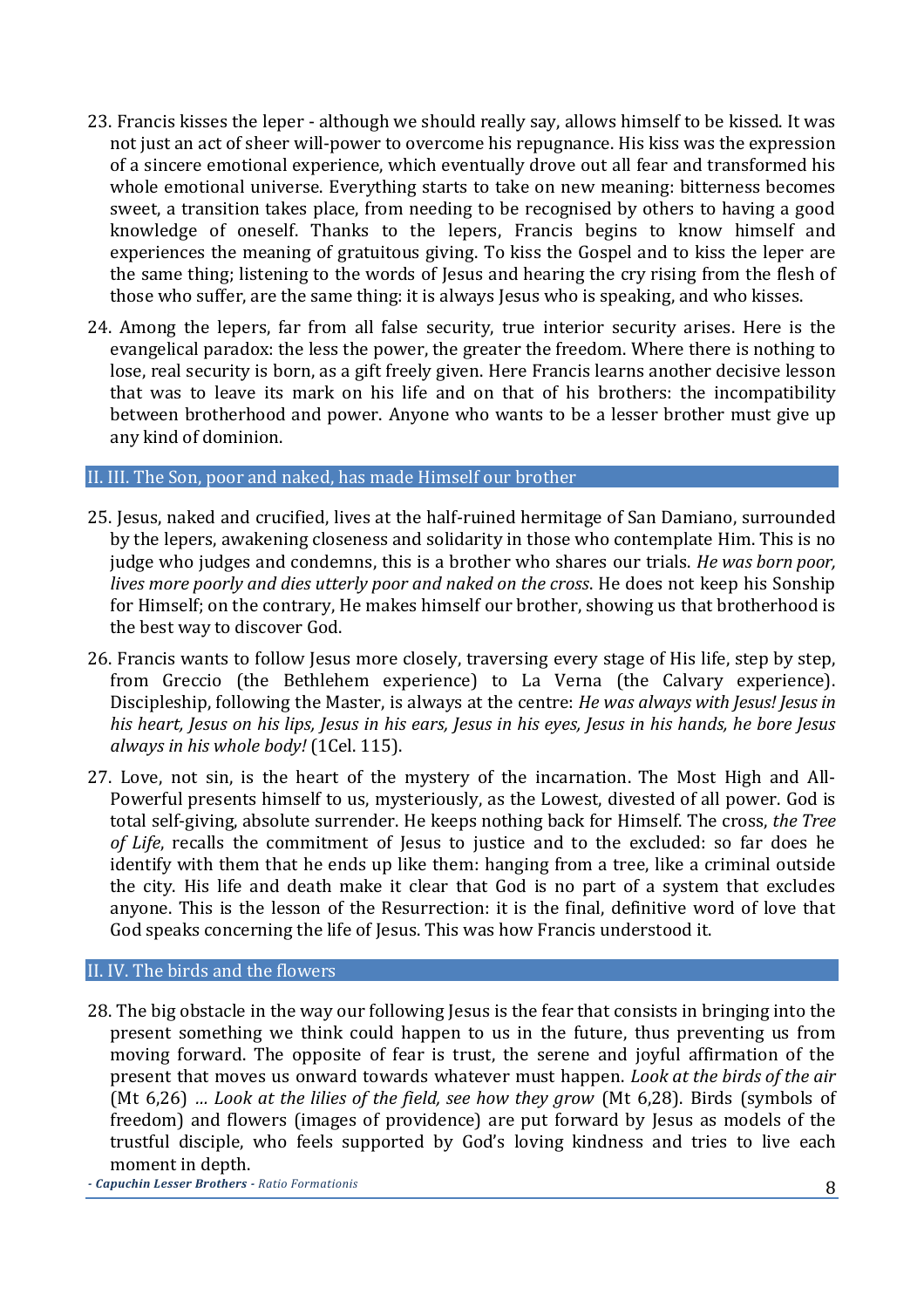29. In Francis, a new way of being holy is revealed to us. He falls in love with flowers, holds conversations with the birds and has close encounters with creatures; among them, he feels he is one of them. To the stones of enclosed spaces he prefers the cloister of the world, filled with colourful flowers that bear witness to the beauty of the Creator, and with the music of the birds that sing for God's glory. Tired of the empty speeches of experience, Francis learns a new language from the lilies and the birds, a free and gratuitous word, full of trust and inspiring absolute confidence in the Lord.

#### III. DESIRE

*Let us desire nothing else, seek nothing else, delight and take pleasure in nothing else but our Creator* (RnB, 23)

30. The search for meaning awakens the world of desire. We are talking about a key that sets our whole being in motion, launching us into an encounter with reality. Desire is always clothed in concrete experiences, keeps us alert to the energy of life, and connects us to Jesus, inspiring us to share his sentiments, to be like Him. Francis, *a man of desires*, allows God to transform his desire to be a knight into an even more sublime desire: to be like Jesus.

#### III.I. The gaze

- 31. *It seemed too bitter for me to see lepers* (Test.1). It is always a temptation to avert one's gaze and remain blind. Who can break the tendency we have to look only at ourselves? Conversion consists precisely in changing our way of looking at things, moving from indifference to compassion, allowing what we see to affect and transform us.
- 32. For God, no-one is invisible: *he looks* at the poor and *hears* their cry, he turns them into the apple of His eye. Through them, God looks at us. These are the paradoxes of the Gospel: we are seen by those we do not wish to see. Only when Francis lets himself be seen by the eyes of the God of the lepers is he able to open his own eyes and learn how to look.
- 33. The Christ of San Damiano, on whose open eyes Francis rests his gaze, becomes the mirror into which Clare invites us to look. In His eyes, our eyes are filled with mercy. Something in His way of looking at us moves us from silence to listening, from solitude to solidarity, from contemplation to compassion. Thus begins the process of the transformation of our desires: we start by looking at things like Jesus, and end up seeing them as He sees them. And that is not all: you end up being another Christ. And more yet: you yourself become another mirror, so that whoever sees you, sees Jesus.
- 34. Contemplation invites discipleship, and discipleship invites contemplation. Both sustain the meaning of our life as brothers. Together, from the vantage point of brotherhood, we extend God's gaze over the world prophetically, denouncing injustice and becoming witnesses to the hope and joy of the Gospel.

#### III. II. Brotherhood

35. *The Lord gave me brothers* (Test. 14). It was revealed to Francis that to be able to live like Jesus, brothers are indispensible. God has created us different, unrepeatable and unique. Brotherhood does not deny individuality; on the contrary, it protects it from individualism; it does not destroy the individual, but enriches him with the gift of a broader space. Our identity as brothers can only be constructed in terms of relationship.

*- Capuchin Lesser Brothers - Ratio Formationis* 9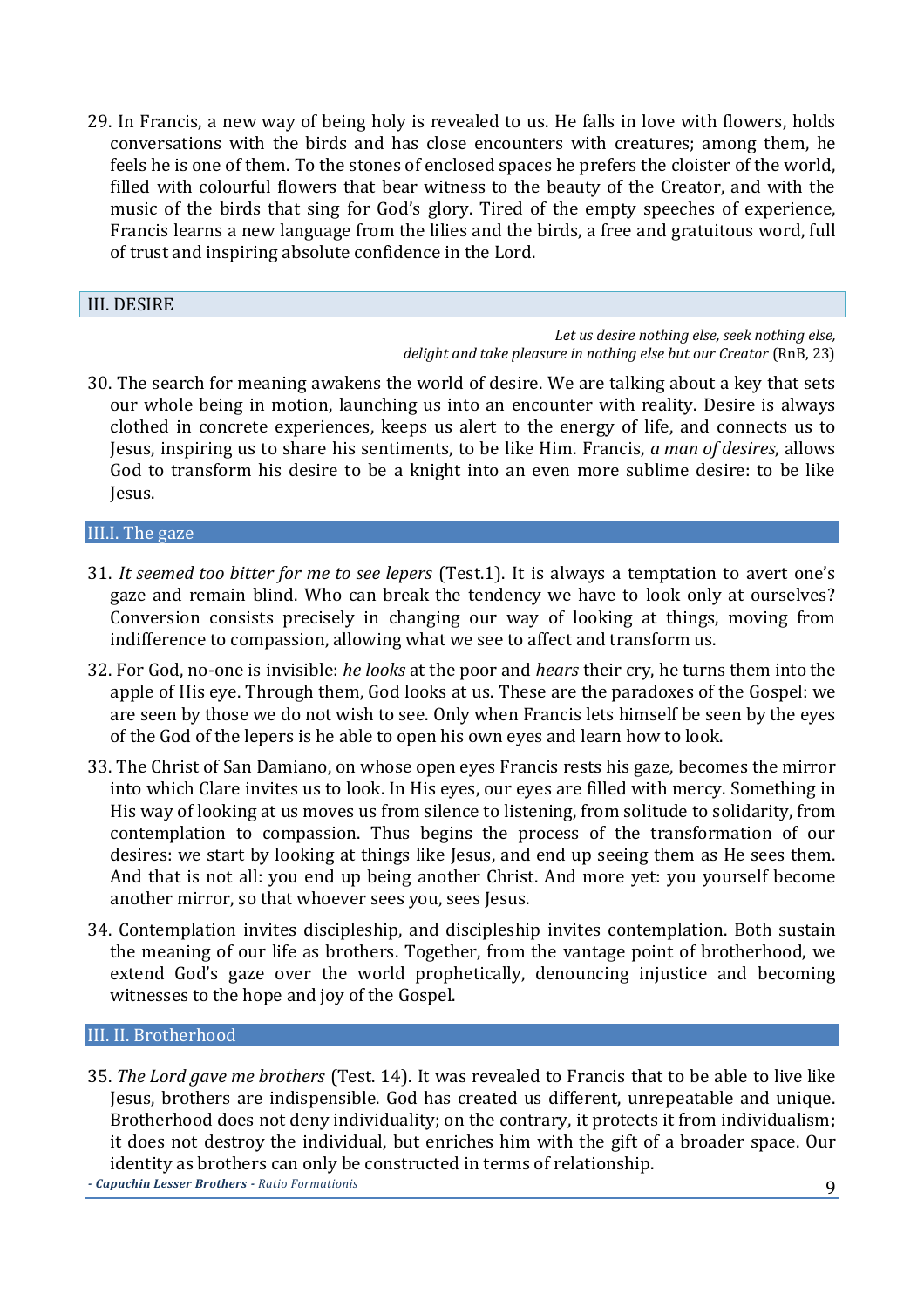- 36. The project of Clare and Francis consists in following Jesus as brothers and sisters, in different, complementary styles. While Francis restores the model of itinerant preaching proper to the first disciples, Clare focuses on listening to and serving Jesus, in the style of Martha and Mary in the house at Bethany.
- 37. Our identity and charism are expressed in the way we live relationships. Poverty focuses us on what is fundamental, preventing material things from becoming obstacles among us: *And those who wished to adopt this life gave all that they possessed to the poor, and we desired nothing more* (Test. 16-17)*.* All the brothers are equal: it is up to everyone to work with their hands; preaching is not the exclusive preserve of clerics; one's place of origin does not count.

Brotherhood guarantes freedom and fosters gratuity in inter-personal relationships, and this requires, unconditionally from all the brothers, that they renounce any kind of power. For Francis, without freedom, creativity and responsibility, no truly fraternal relationships can exist: *In whatever way it seems better to you to please the Lord God and to follow his footprints and poverty, do it with the blessing of the Lord God and my obedience.* (LtL).

38. The difficulties Francis encountered in fraternal relationships give credibility to the words he spoke to a brother who asked for his help: problems among brothers are not solved by escaping to a hermitage. Not to wish others to be better Christians requires that we give up demanding that the other should meet my expectations, and should behave as I would in his place. Only in this way can we open up spaces where all is gift, freeing us from the anxious need to dominate. The secret for living up to these demands lies in contemplation. It is indispensible, for in it our eyes are charged with mercy: *Let there be no brother in the world who has sinned, however much he may have sinned, who after he has looked into your eyes, would ever depart without your mercy* (LtM).

#### III. III. The Church

- 39. *And the Lord gave me such faith in churches* (Test. 4). The Franciscan project, with its creative fidelity and its sense of belonging on the periphery, gives the Church a new evangelical style. Our Lady of the Angels, the Portiuncula, the cradle of our Order, is surrounded by profound affective connotations: here were born the lesser brothers and the poor sisters; here, the brotherhood gathers around *Mary, the Virgin made church* (SalVM.1). According to Celano, this space of meeting and rest, this memorial of the origins, was the place that Francis loved most. The Portiuncula constantly calls us back to what is small and essential, it is the model of Franciscan eccelsiology and the sacrament of a church of brothers who proclaim the good news by living in brotherhood.
- 40. *In this world, I see nothing corporally of the most high Son of God, except His most holy Body and Blood* (Test. 10). The Church, the mystical Body of Christ, is born of the Eucharist. It is the symbol that sums up the whole life and message of Jesus: His free surrender and gift of Himself. The washing of the feet, the gesture on which the Church rests, highlights its deepest meaning and vocation: service, as its specific mode of being in the world. This involves a genuine experience of love and justice, where to see and touch the Body of Jesus helps us to see and touch Him in the bodies of the poor, and in that way to unmask all counterfeit spirituality. The Eucharist is for us *the source of the Church's life: the root, the focal point and the very heart of our fraternal life* (Const. 48).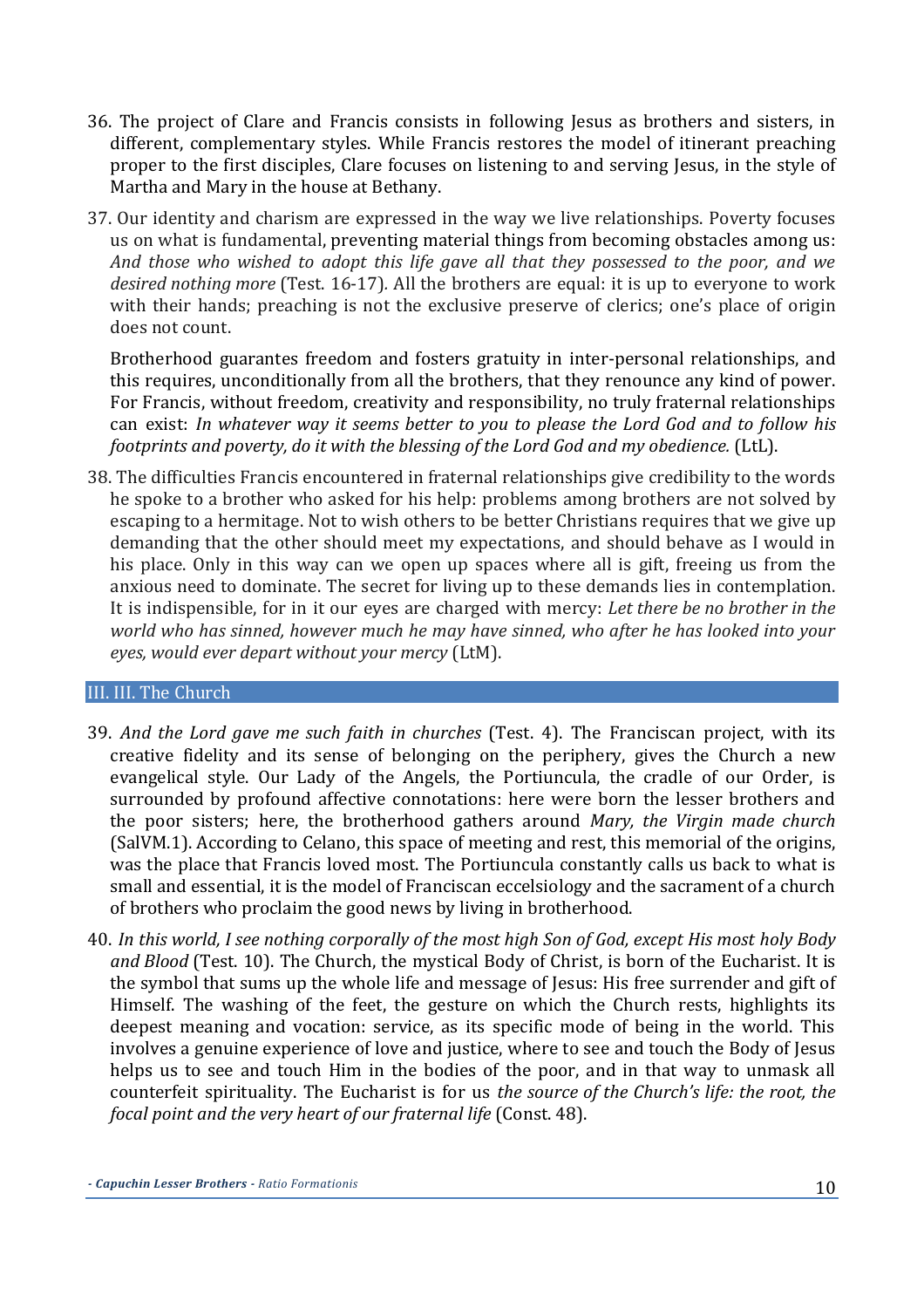41. The Church's meaning lies not in proclaiming itself to itself, but in proclaiming Jesus. The missionary dimension lies at the heart of our project: to be a Capuchin means being ready to go where no-one wants to go. Always in the style of Francis, who set out to meet the Sultan Malik Al-Kamil and to build peace through dialogue and respect. From him we learn that the Gospel is not imposed, but proposed, that mission starts from the recognition of the truth that dwells in the other person. The testimony of our life as brothers is without a doubt the most credible way of proclaiming this: *Let them not quarrel or argue or judge others when they go about in the world, but let them be meek, peaceful, modest, gentle and humble, speaking courteously to everyone, as is becioming* (RB, 3).

#### III. IV. The world

- 42. God has placed the world in our hands: outside of it there is no salvation. Our social, economic and cultural structures are undergoing a transformation. There are inevitable challenges: to put an end to the scandalous inequalities by which large parts of humanity are excluded; to achieve sustainable development that respects the environment; to find pathways of dialogue between different religions, so that God does not become the pretext for any kind of war; to build a society in which intercultural harmony is our greatest treasure. It all depends on us.
- 43. The malfunctions and wounds of our world can only be cured by love, by fostering a culture of encounter that breaks the logic of possession and domination and forms us in the logic of the free giving of self. It is a matter of passing from the *right to be* to the *gift of being*, thus overcoming fragmentation into friends and enemies, incompatible with Franciscan spirituality, which recognises the other as a brother/sister, never as a threat.
- 44. Our way of understanding poverty is deeply rooted in the experience of gratuity and interdependence, which naturally favours a culture of solidarity, helping to recover the communal sense of existence. The new times require that we abandon the culture of consumerism and design new sustainable lifesyles, being aware of the fragile environment and of the life of the poor. A world without walls, without wars and without poverty is still possible. Structures must facilitate encounters between people, and never choke the creativity of our charism: what we are, not what we have, is the greatest treasure we can offer.

#### IV. THE CANTICLE

*Praise to you, my Lord, for those who forgive for love of you, and bear infirmity and tribulation* (CC)

45. How blessed are the moonlight and the sunlight. The *Canticle of the Creatures* is the background music that accompanied Francis throughout his life. Its light burst forth at the end of his days, in the darkest of nights. The poem is the symbolic expression of his profound experience of physical and spiritual suffering. In sacred language Francis expresses himself, while at the same time his words declare the harmony of the world. All is a hymn to the power, the beauty and the goodness of God. The world shows its beauty in its simplicity, creatures exist as gifts freely given, unaware of the desire to possess. Reconciliation of humanity with itself, with others, with the universe and with God: this is the Canticle, a joyful celebration of life, pardon and peace.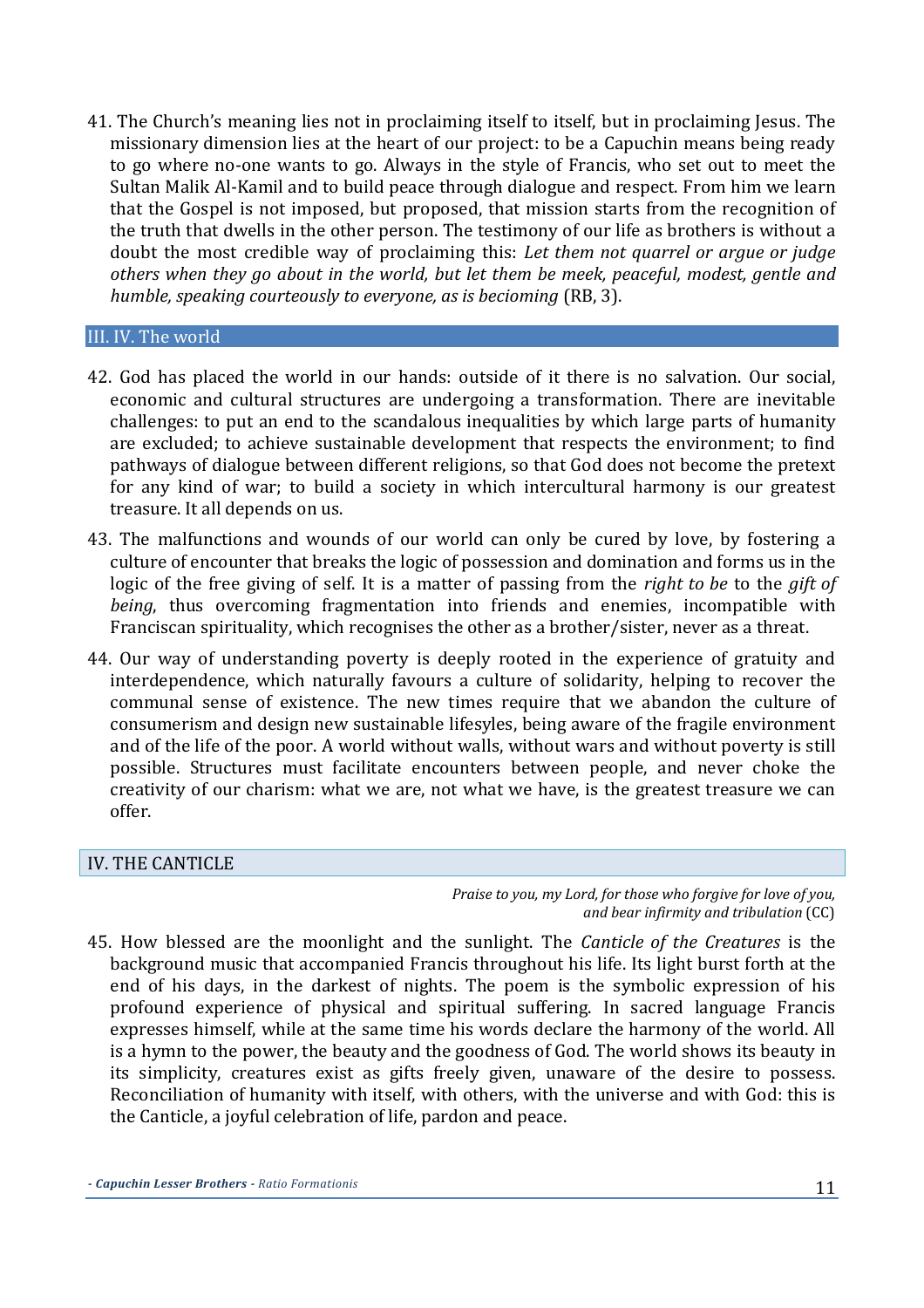#### IV. I. Blindness

46. Francis never saw the fulfilment of his dream for peace, conceived on his journey to Damieta. Crusades always end badly. On top of this sense of failure came an eye disease that finally left him completely blind: trachoma, or granular conjunctivitis, which causes insufferable pain, pressing on the optic nerve and making daylight unbearable.

To this suffering an even greater one was added: the increase in the number of brothers who were convinced that the Gospel was not enough to live by. They asked for practical guidelines for the details of their life, regulations and commentaries to cover the starkness of the Gospel.

Francis, outwardly blind and inwardly full of shadows, finds himself subjected to a strong tension : caught between the demands of many brothers and the need to defend his original insight.

- 47. Despair and doubt weigh heavily on Francis' heart. He wants to see, but cannot. He does not feel strong enough, nor see clearly enough, to guide the brothers. Giving up his role as spiritual guide, he finally flees. He seeks refuge in a hermitage, far away from the brothers. Once more, as it had years before, an existential blindness overwhelms him, the shadows lengthen and the saddest thing happens: the sweetness of living in brotherhood is changed into bitterness.
- 48. When the temptation to turn back grows ever stronger and he feels he has lost sight of the Master's footprints, Francis returns to silence and, touched by it once more, listens to the gospel word as he had done at the beginning of his journey: Jesus invites him to divest himself totally, to trust, to be as brave as when he first began. At that moment in his life, he had one final battle to win: once more to give up his dreams of knighthood, to abandon all forms of dominion and power, and this time, for ever. The Gospel impels him to resume the only path, the only way: brotherhood.

#### IV. II. The wound

49. Francis does not forget that it all began with a kiss. The wounds of the lepers healed the wounds of his heart, and it was among them that he took the first steps in his vocation as a brother. Jesus too, the Master, became the disciple of a wounded woman, and learned from her the art of washing feet. This is how gratuity works: we learn to give without expecting a reward, to give for the sheer joy of giving, to give everything without reserve.

When the tensions and conflicts among his brothers increased and his own wounds were reopened, Francis remembered the history of that kiss, and found healing there once more.

50. The wounds in the body of Francis are the marks of Jesus, the signs of his identity: love making him equal to his Beloved. The meaning is clear: when you touch people and love them, you touch and love Jesus. And He touches and loves you. Everything makes sense again. Everything – even the fragility of the brothers – is seen as grace. In his own body, wounded now like the body of Jesus, Francis puts his finger on one certain truth: one cannot live without brothers. Without them, there is no God.